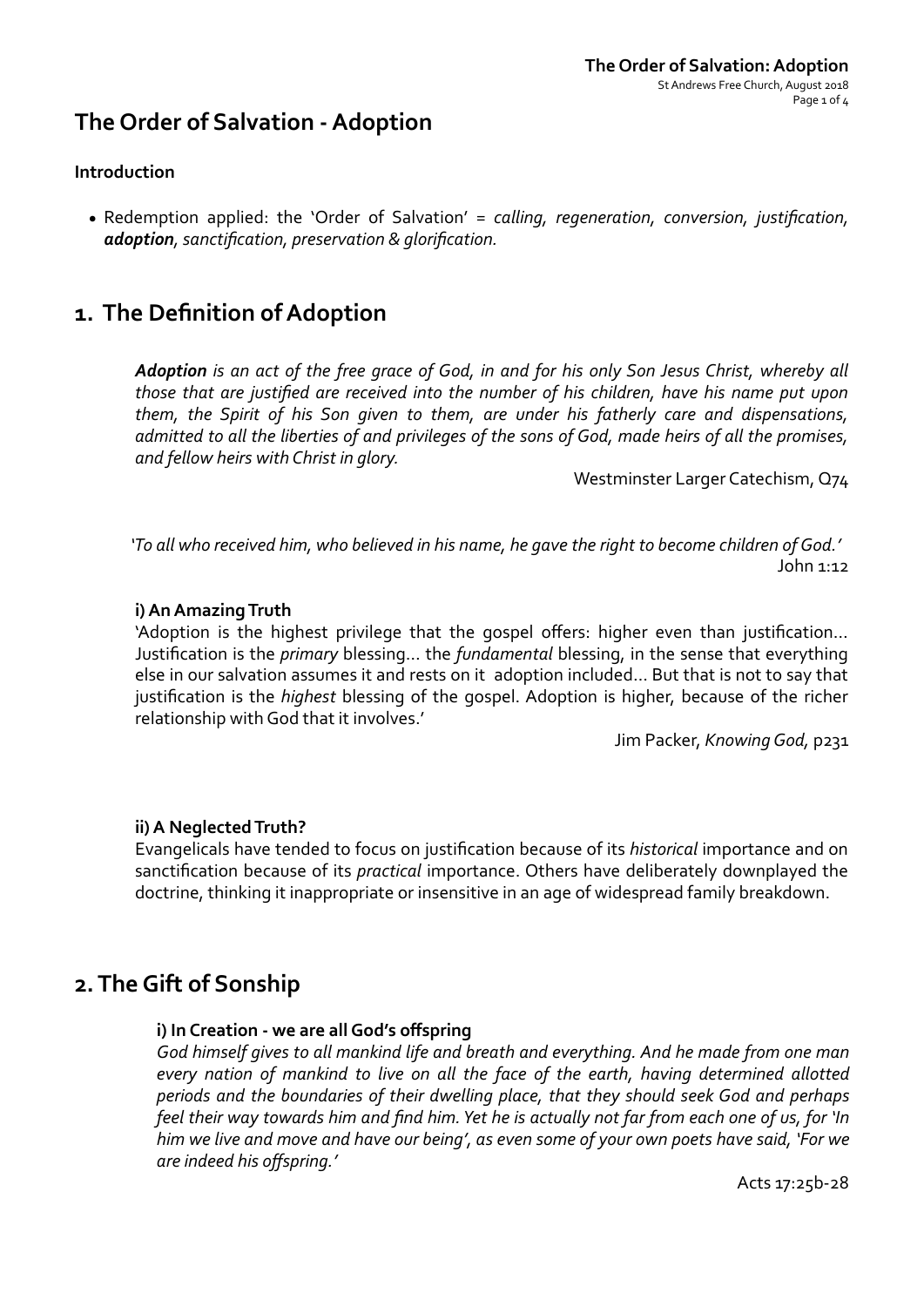#### **The Order of Salvation: Adoption** St Andrews Free Church, August 2018 Page 2 of 4

#### **ii)** In Sin - we are all children of the devil

They said to him... "We have one Father-- even God." Jesus said to them, "If God were your Father, you would love me, for I came from God and I am here. I came not of my own accord, *but he sent me. Why do you not understand what I say? It is because you cannot bear to hear my* word. You are of your father the devil, and your will is to do your father's desires. He was a *murderer from the beginning, and does not stand in the truth, because there is no truth in him.* John 8:41-44 

iii) In Salvation - those who receive Jesus as Lord are adopted back into God's family To all who received him, who believed in his name, he gave the right to become children of *God.* 

 $John 1:12$ 

All who are led by the Spirit of God are sons of God. For you did not receive the spirit of slavery to fall back into fear, but you have received the Spirit of adoption as sons, by whom we cry, *'Abba! Father!'* 

Romans 8:14-15

In Christ Jesus you are all sons of God, through faith... But when the fulness of time had come, God sent forth his Son, born of woman, born under the law, to redeem those under the law, so *that* we might receive adoption as sons.

Galatians 3:26; 4:4-5

#### **Implication: The double wonder of God's love**

God shows his love for us in that while we were still sinners Christ died for us. Romans 5:8

See what kind of love the Father has given to us, that we should be called children of God;  $and so we are.$ 

## **4.** The Privileges of Sonship

**i)** The freedom of being a child not a slave So you are no longer a slave but a son, and if a son, then an heir through God. Galatians  $4:7$ *Pray then like this: Our Father in heaven…* Matthew 6:9 *Jesus said, 'Abba, Father, all things are possible for you...'* Mark 14:36 Because you are sons, God has sent the Spirit of his Son into our hearts, crying, 'Abba! Father!' Galatians 4:7 In [Christ Jesus] we have boldness and access with confidence through our faith in him.

Ephesians 3:12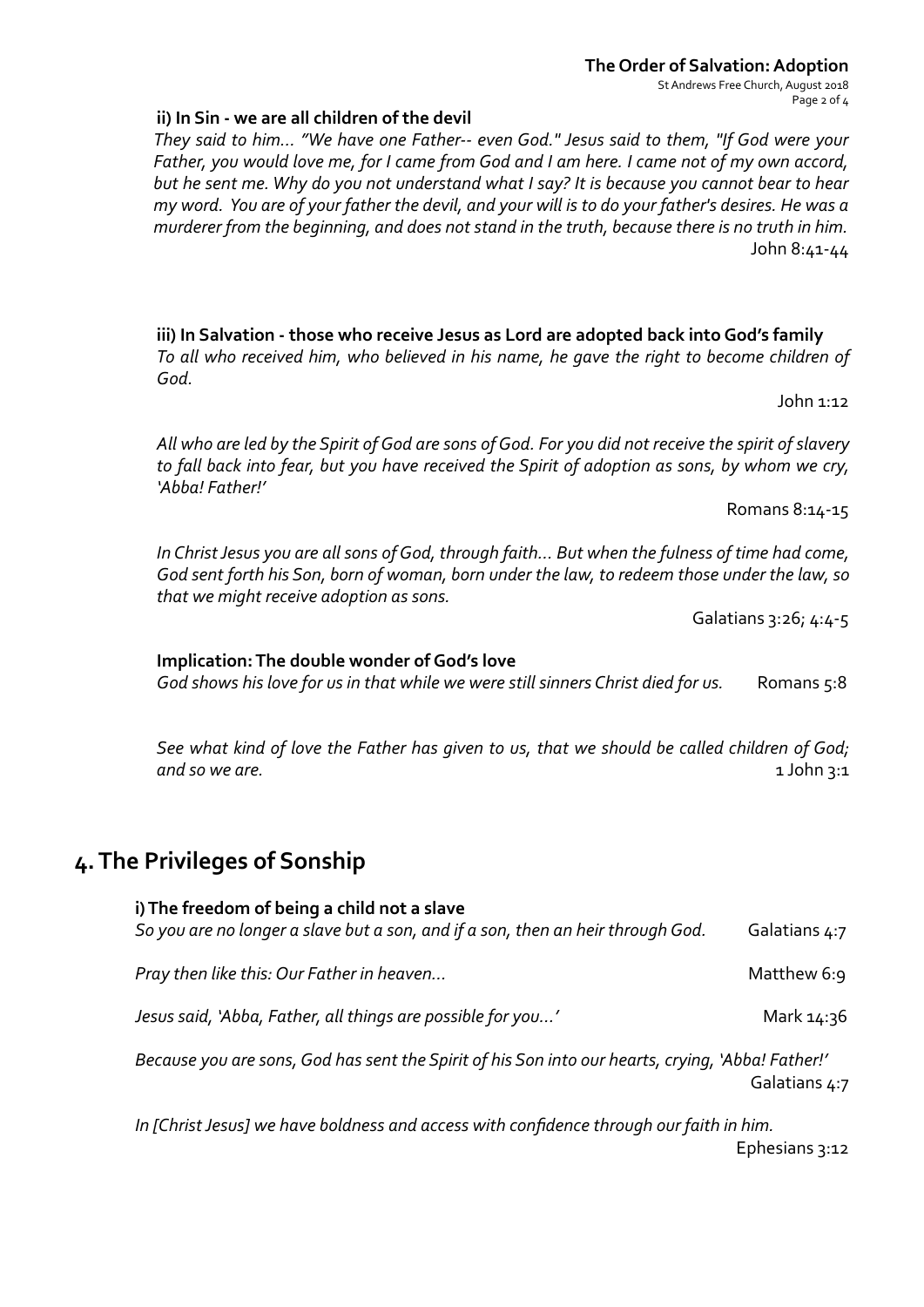#### **The Order of Salvation: Adoption** St Andrews Free Church, August 2018 Page 3 of 4

## **ii)** The blessing of fatherly discipline

'My son, do not regard lightly the discipline of the Lord, nor be weary when reproved by him. For *the Lord disciplines the one he loves, and chastises every son whom he receives.' It is for* discipline that you have to endure. God is treating you as sons. For what son is there whom his father does not discipline? If you are left without discipline, in which all have participated, then you are illegitimate children and not sons. Besides this, we have had earthly fathers who disciplines us and we respected them. Shall we not much more be subject to the Father of spirits and live? For they disciplined us for a short time as it seemed best to them, but he disciplines us *for* our good, that we may share his holiness. For the moment all discipline seems painful rather than pleasant, but later it yields the peaceful fruit of righteousness to those who have been trained by it.

We often think of 'discipline' as being another word for 'punishment' but that is not its biblical meaning. God's discipline of his children is instead his nurturing, shaping and moulding of us into the likeness of his Son. It is an expression of his love for us rather than of displeasure. When submitted to rightly, it produces righteousness in us rather than bitterness.

## **iii)** The promise of an eternal inheritance

The Spirit himself bears witness with our spirit that we are children of God, and if children then *heirs* - heirs of God and fellow heirs with Christ, provided we suffer with him in order that we *may be glorified with him.*

Romans 8:17

Hebrews 12:5-11

## *a) Now: The downpayment / guarantee of the Spirit*

In [Christ] you also, when you heard the word of truth, the gospel of your salvation, and believed *in him, were sealed with the promised Holy Spirit, who is the quarantee of our inheritance, until we acquire possession of it, to the praise of his glory.* 

Ephesians 1:13-14

It is God who establishes us with you in Christ, and has anointed us, and who has also put his seal on us and given us his Spirit in our hearts as a guarantee.

2 Corinthians 1:21-22 

## b) Not yet: The full inheritance - a share in Christ's heavenly rule

And not only the creation but we ourselves, who have the firstfruits of the Spirit, groan inwardly as we wait eagerly for our adoption as sons, the redemption of our body.

Romans 8:23

The one who conquers and who keeps my works until the end, to him I will give authority over the nations, and he will rule them with a rod of iron, as when earthen pots are broken in pieces, even as I myself have received authority from my Father.

Revelation 2:26-27 

The one who conquers, I will gran him to sit with me on my throne, as I also conquered and sat down with my Father on his throne.

Revelation 3:21